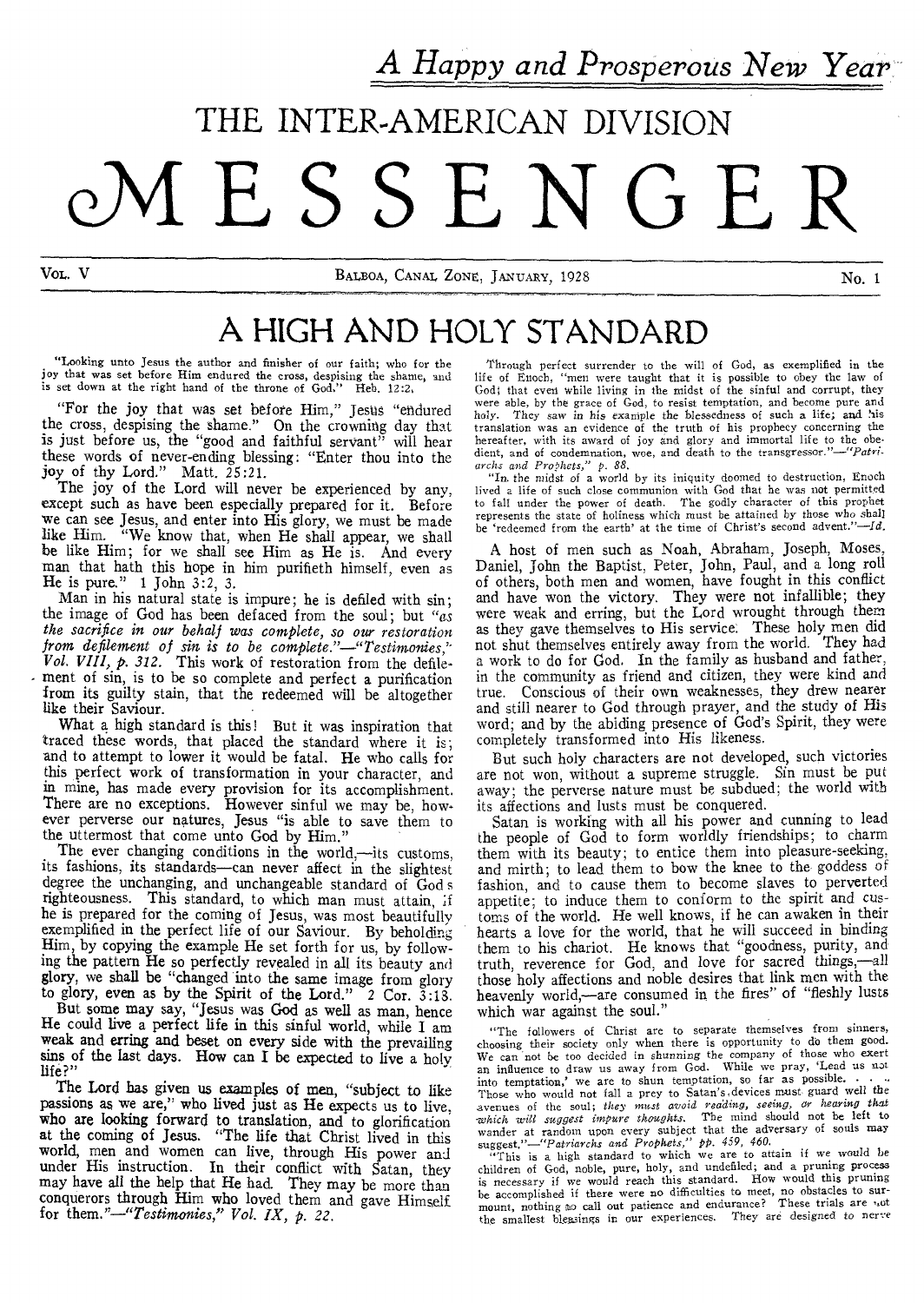us to determination to succeed. We are to use them as God's means to gain decided victories over self, instead of allowing them to hinder,

oppress, and destroy us.<br>
"Character will be tested. Christ will be<br>
revealed in us if we are indeed branches of<br>
the Living Vine. We shall be patient, kind, and forbearing, cheerful amid frets and irritations. Day by day and year by year we shall conquer self and grow into a noble heroism. This is our allotted task; but it cannot be accomplished without continual help from Jesus, resolute decision, unwavering purpose, continual watchfulness, and unceasing prayer. Those who decline the struggles lose the strength and joy of victory. No one, not even God, can carry us to Heaven unless we make the nec-essary effort on our part. We must put features of beauty into our lives. We must expel the unlovely natural traits that make us unlike Jesus. While God works in us to -will and to do of His own good pleasure, we must work in harmony with Him. The religion of Christ transforms the heart. It makes the worldlyminded man heavenly-minded. Under its influence the selfish man becomes unselfish, because this is the character of Christ. The dishonest, scheming man becomes upright, so that it is second nature to him to do unto others as he would have others do unto him. The profligate is changed from impurity to purity. He forms correct habits; for the gospel of Christ has become to him a savor of life unto life." *— "Testimonies," Vol. V, pp. 344, 345.* 

"For the joy that was set before Him" Jesus "endured the cross." The joy set before **us,** and soon to be entered into, if we mount the heights of a holy life, is none other than the joy of our Lord. With our limited powers it is impossible fully to measure its length, its breadth, its depth, its height; or to sense its ecstasy, its rapture; but the joy of intimate communion with God is a foretaste of the eternity of bliss awaiting the pure and the holy.

"The sufferings of this present time are not worthy to be compared with the glory which shall be revealed in us." "For our light affliction, which is but for a moment, worketh for us a far more exceeding and eternal weight cf glory." Romans 8: 17; 2 Cor. 4: 17.

Let us place our affections upon the eternal treasures; let us dwell by faith in the realms of light. May our separation from the world be more marked, our faith wax stronger, our love more ardent, as we approach the end of the conflict, and the gates of the celestial city swing open to admit the holy, happy company of the redeemed.<br>Balboa, C. Z. E. E.

**E. E. ANDROSS.** 

#### $\rightarrow$ **BEATEN FOR THE TRUTH**

Gonzalo Aguilar is the second in age of three brothers. Scarce nineteen summers have passed over his coal black head; but he has helped his family de, fend the home against bandits, and had taken part in a revolutionary movement that enveloped the whole country in powder smoke a few years ago. Now, however, this boy is converted clear to the pocket book; and the same traits that made him a good guerrilla fighter are helping him now to be a good soldier of the cross

Gonzalo is now our office boy. He is

a fine lad. Though he never had the opportunity of attending school, he reads and writes well. He has learned to use the typewriter and adding machine. He fills orders from our colporteurs and churches; and makes the invoices, calculating the discounts. I look them over, of course, and have found only one or two minor mistakes, He is a rapid and a hard worker, too. His motto is "He that is faithful in that which is least is faithful also in much."

The employees in the post office and hank have become interested in the

#### <del>ዸ</del>፝ቝቚቝቚቝቚቚቚቚቚቚቚቚቚቚቝቚቝቚ

#### MY OLD BIBLE

Though the cover is worn, And the pages are torn, And though places hear traces of tears, Yet more precious than gold Is the book, worn and old, That can shatter and scatter my fears.

When I prayerfully look In the precious old book, Many pleasures and treasures 1 see, Many tokens of love From the Father above, Who is nearest and dearest to me.

This old book is my guide; 'Tis a friend by my side,— It will lighten and brighten my way; And each promise I find

Soothes and gladdens my mind

As I read it and heed it today.

To this book I will cling, Of its worth I will sing, Though great losses and crosses be mine; For I cannot despair, Though surrounded by care, While possessing this blessing divine.

*--Selected.* 

#### 

truth because they have questioned me about this lad. They see that something has changed his life, from the very fact that always he is clean. His cheap cotton clothes are nicely washed, and well brushed shoes cover his feet, while the Indian is known for unkemptness, foul odor, and bare or sandaled feet.

Not long ago Gonzalo came into the office with a bright smile upon his face, although he could hardly move without groaning. His strong young body, that ripples with muscles under a velvety skin, was all bruised and sore from a terrible beating that his father had given him. The father was very angry because Gonzalo and his younger brother had given up Catholicism to become Adventists. He had forbidden them to attend services; but they came anyway in his absence. When they got back from Sabbath school in the morning there was no one at home, so they had no trouble, but when they returned about dark from the Missionary Volunteer meeting, he was waiting for them with a heavy walking stick. In the shadows they did not see him; and the younger boy who was walking ahead received the first blow

which knocked him down. The heavy club was going to fall again on the helpless form of the boy, when Gonzalo put his own body between. He took the beating while his younger brother escaped.

The oldest of the three boys, who is really the head of the family, owning the house and having a wife and children, was standing in the door watching it all. He saw with what patience and forbearance Gonzalo took the cruel punishment from the enraged father when he could have easily overpowered him or escaped at his pleasure. Finally, he could stand the sight no longer, and with physical force made his father leave off beating the boy. Now that brother, with his wife and little ones, is in the truth.

Many young people are not as steadfast and faithful as Gonzalo. Many give up the Sabbath for worldly convenience or pleasure; but we have many fine In dian young people, who are as true as the needle is to the pole, and who will suffer hunger, beating, and even death rather than do wrong. I know this, not because they have told me, but because I am an eyewitness to this loyalty. That is why sickness, and even death, in my family, have never driven me from this field. There are many precious jewels here to be gathered out, and I should like to have a few to shine as stars in my crown, if I am ever worthy to have a crown.

One hard part about working among these people is to get them organized. This is due to the appalling ignorance in which they have lived for three hundred years of Catholic domination and countless ages before of heathenism. About as few here can read as cannot read in the United States.

But we are making progress; and, considering that this is the *tierra de la mañana*, (the land of tomorrow) we are making good progress. We have now secured a worker to look after the canvassing work and home missionary department. This is a grateful addition to our small corps of workers, holding the first line trench: every addition makes us more capable. Our new man is a Mexican brother of long colporteur experience, and is doing excellent work.<br>Orizaba, Mexico. O. C. BARRETT.

*Orizaba, Mexico.* 

Elder L. H. Christian said sometime ago, "As I have traveled in Africa and as I have been about in Europe, I have been impressed with the seriousness of the times. There is a tension, there is a feeling of hopelessness and despair, there is a dread among men and women today that I have never before seen in Europe since the war. There is a conviction everywhere on the continent that another war is right upon us, and that dreadful times lie directly ahead."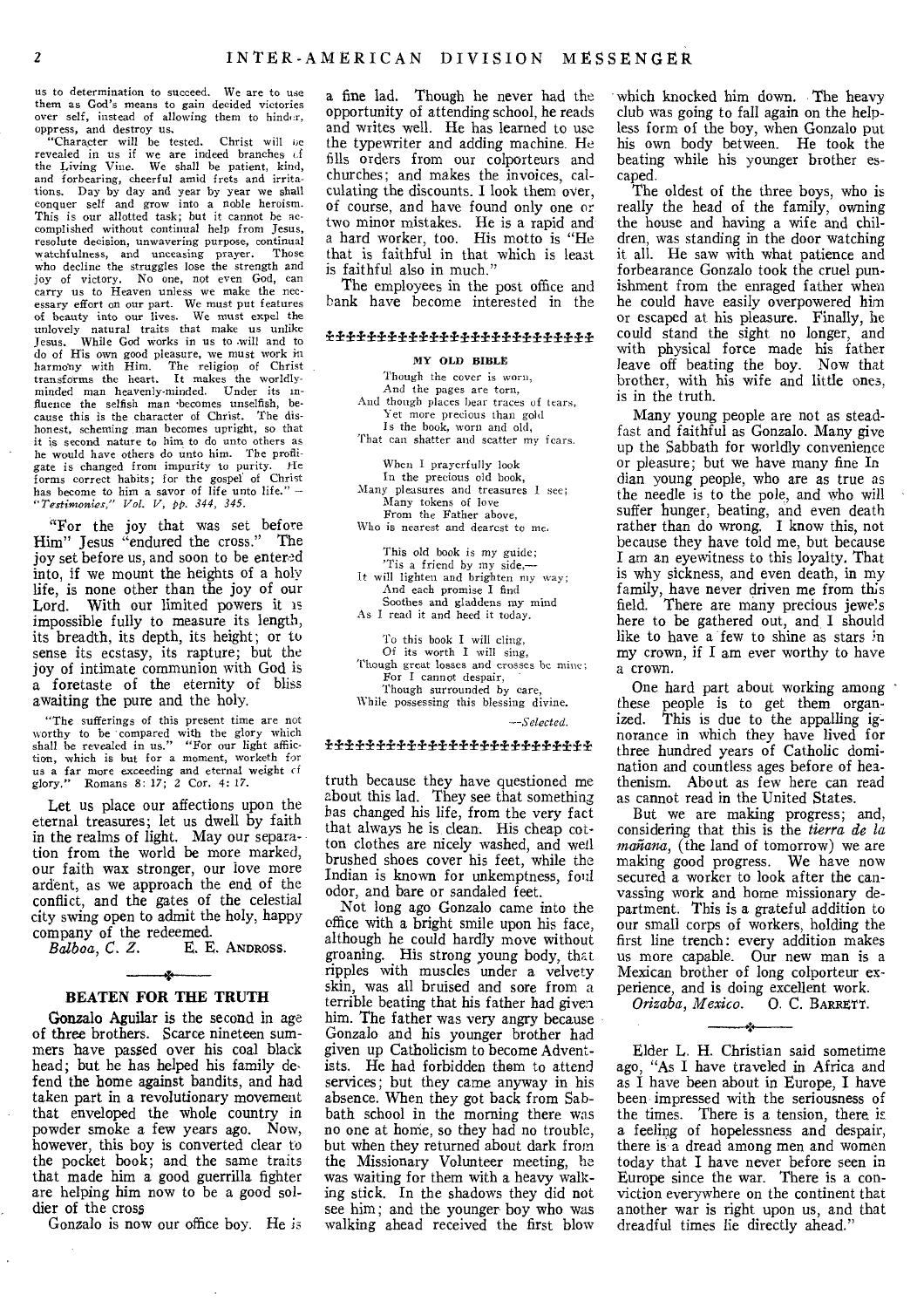## On Our Trip to Mount Roraima, No. 2

(First report sent out as an extra with the July MESSENGER last year.)

My first letter to you was written from Tukeit, where we were waiting for the remainder of our stores to be brought up from Kangaruma. Considerable delay was caused, on account of the heavy rains, as a result of 'which the rivers rose several feet. We were almost entirely cut off from the outside world, on accountt of the swollen state of these rivers; and on one occasion, we had all but run out of food, when a boat arrived with some of our stores.

#### Sleeping on Rice Sacks

On June 6, we left Kaieteur Landing with nine Indians in a boat, loaded with some of our supplies. During our trip four of these Indians became sick with fever. This reduced the available number at the paddles, with the result that we all had to do our share of the work, especially over the rapids where the current was very strong.

We had almost continual rain during the three days that we were on the river. This made the trip rather uncomfortable, for we had brought with us only one tarpaulin, which we used at night as a shelter, while sleeping on rice sacks in the boat. Our river experience made our camp at Wong Creek a welcome change; and we were happy to meet Brother and Sister Christian once again. We found, however, that a number of biting ants, which had a nest near by, had taken possession of our quarters.

#### Short of Food

On June 10, we were off to Middle Camp. The trail was very muddy, on account of much rain; and we had to wade through a great deal of water. We arrived at our destination shortly before dark. This camp was located under big trees in the middle of the forest; and, therefore, was very damp. It was impossible to keep anything dry; and consequently, the seeds we had brought *to*  plant, as well as much of our clothing, were spoiled on account of mildew,

After our arrival, at camp, we soon had our tarpaulin up, and our camp in order; but we noticed that about ten of our carriers, who happened to have our supply of food for the Indians, had not yet arrived; and we knew that they could not reach camp until next day, as is was now dark, and the forest trail cannot be followed during the night.

Although we were more than ready for a meal,—as we had taken nothing since early morning,—the little food we had with us really was fit only to be thrown away, as it was full of insects. When this was prepared, however, a downpour of rain brought in a number of Indians. The situation was a difficult one, for our scanty food supply was totally insufficient for all.

The pouring rain continued, and our Indian friends stayed with us; but, after giving them some food from our table, and lending them our two umbrellas, we induced them to leave for their own quarters; or they might have stayed with us all night, as they had done at times in the past.

#### A Good Sabbath Meeting

The next day was Sabbath, and we had a good meeting. As my husband prayed, all the Indians prayed aloud with him; and they paid close attention to what was said. They told us that they were very thankful that we had come, as they had so many enemies which they call "kenaima." This, in their opinion, is an evil spirit causing sickness, death, or any other trouble that afflicts them.

Oh, that they may soon learn to trust a loving Saviour, who is able to deliver them from these superstitious fears. These Indian carriers, many of whom were not from Mount Roraima, requested that we start our mission in their village. Where are the laborers to answer these many calls?

#### Meeting Isaac From Mount Roraima

On July 16, which was another rainy day, we were sitting under our tarpaulin, which only furnishes us with overhead shelter, and had wrapped up in our raincoats trying to keep dry. Suddenly we heard some happy voices close by saying, "Thank you, thank you. Good, good, good." These were the voices of eight of our Indians from Mt. Roraima, who had just arrived.

'Isaac, the man who buried Elder Davis, and the chief of all the village to which we were going, said in broken English, "Tomorrow all buckmen carry Pa-pa Cott, Ma-ma Cott, and pickaninny Little-bit to Youkundle, Roraima. Yes, Youkundle. Thank you, thank you, good, good." They all seemed very happy, and of course we were very glad to see them at this time, as we were short of carriers. "Youkundle," I might explain, is Isaac's way of saying, "My country." They were very anxious to take us to our destination without delay, not realizing that we needed at least 100 carriers to move all our personnel and equipment.

#### *Indians* Interested in Pictures

We showed them the photographs that Elder Baxter had taken when visiting Mt. Roraima in 1925. How I wish that you could have seen their happy and surprised faces, when they saw their own pictures, probably for the first time in their lives. They spent a long time

examining these photographs, and pointing to their friends whom they recognized in them, and trying to explain io us who they were. I am sure that we should have much to tell you, had we understood what they said.

#### The Indians' Song and Prayer

They had not finished examining these pictures when Isaac started singing, "There's not a Friend like the lowly Jesus," in which we all joined. Next he sang the well known hymn, "In the sweet bye and bye." This finished they sang in full tones and quite plainly, "Jesus is coming again," and "Shall we gather at the river?" After singing Isaac started to give the alphabet and counted, saying, "One, two, dree, po, pi, set, seven, eight, nan, ten." This he learned from a chief called "schoolmaster," who always said the alphabet, and counted up to ten as a part of the service which he held every morning and evening. Surely, the Lord will remember these simple children of nature, and the efforts which they put forth to serve Him, although they ignorantly say the alphabet for their prayer.

We also showed them our musical instruments. This pleased them greatly. Isaac showed great interest in my saxophone which he would constantly handle and go through the motion of playing. He particularly asked that he might be allowed to carry it for his load. We were sorry that Brother and Sister Christian were not with us at this time, as they were still at Wong Creek, waiting to receive the remainder of our stores from Chenapown.

#### Rice and Forest Leaves to Eat

On. June 23, we made an early start for Anandabaru, our next camp. This day's march was a hard one, as the trail was very muddy, and we had to cross several creeks; but finally we reached our camping place, with two Indians, Isaac, carrying the saxophone, and Thomas bringing a canister. About fifteen more carriers were expected to bring our tarpaulin and food; but these did not arrive until late in the afternoon of the next day; so we were left without shelter, spare clothing, or food, with the exception of a little rice, which we happened to have with us, and to which we added some green leaves from the bush for our evening meal.

Soon we noticed that we were in for a rainy night, and must find some, shelter. We happened to notice across a creek a small leaf roofed structure which some Indians had already occupied. It was about  $8 \times 12$  feet, and in it seven of us found shelter for the night. Some were standing up, some were sitting on the ground, while we had borrowed ham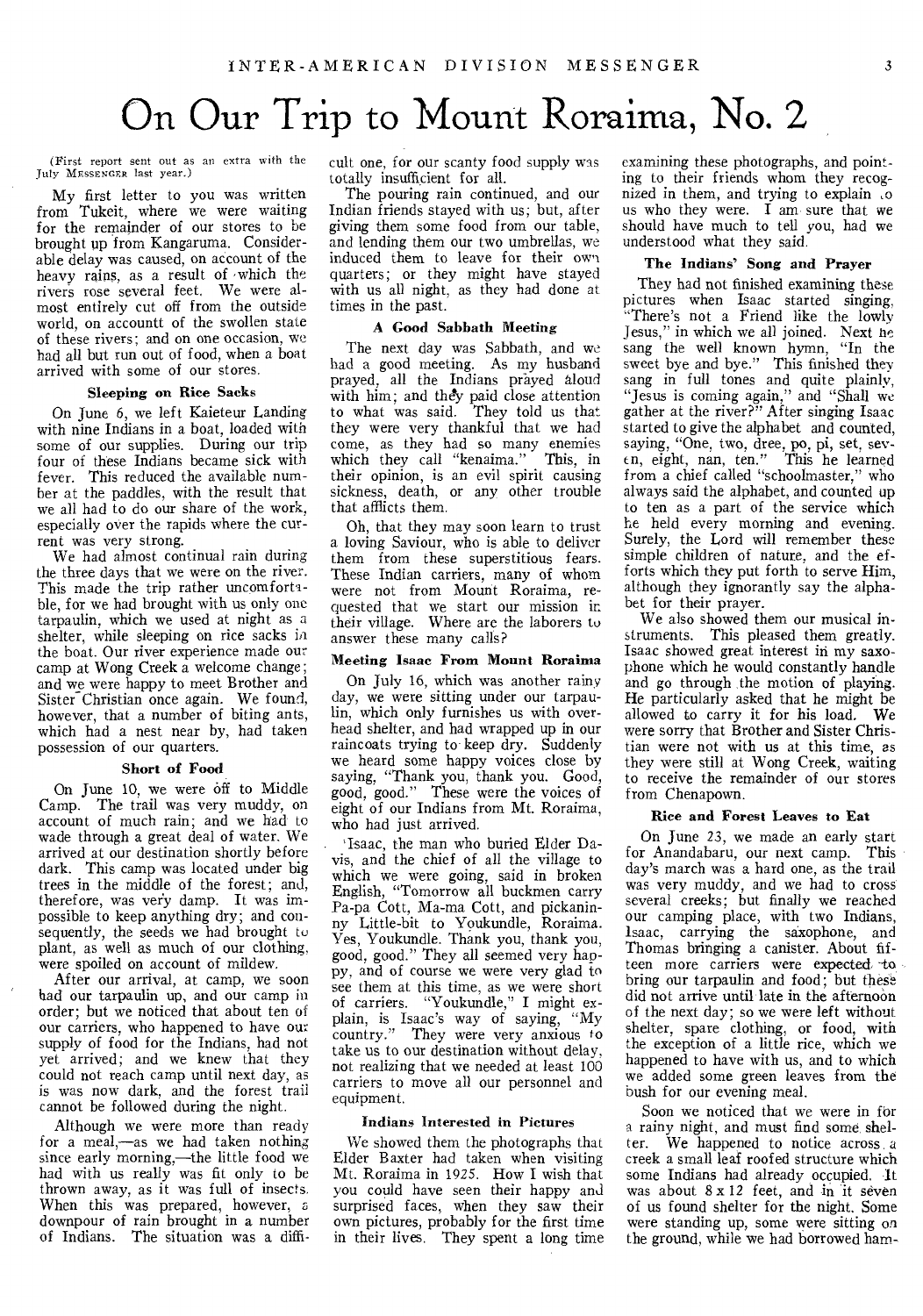mocks; and should have been fairly comfortable had it not been for the leaking roof, and the many mosquitoes and kabouru flies. The "kabouru" is a small fly, a little larger than a sand fly. The bite is very irritating, and raises a red lump with a black spot in the center, which remains for several days. I have counted as many as 200 of these black spots on the back of my husband's hand.

#### At Mr. Haynes' Diamond Camp

Early the next morning, we moved to Mr. Haynes' diamond camp; and soon after our tardy Indians arrived, we had comfortable quarters fixed under our tarpaulin. I might mention here that when Indians are on a march, and happen to shoot a wild cow or deer, they stop right then and there and have  $\leq$ feast for the rest of the day, even if they have only commenced the day's journey. This, we believe, was the cause of their delay on that occasion. In order to prevent a repetition of this occurrence, we decided that it would be better, in the future, for us to bring up the rear, so as to prevent any camp equipment being left behind.

About 4 p. m. on that date, we had the happy surprise of welcoming more Indians from the neighborhood of Roraima who came to help us. These were brought by Edman, the Indian whom we sent from Wong Creek several weeks before to gather more Indians, and to bring them down to us. He told us that they were delayed by much heavy rains and swollen rivers, which also prevented a larger number from coming down at that time.

Next day, being Sabbath, we had two good meetings with the Indians, and the men working in Mr. Haynes' diamond mine. The Indians took a great interest in the service, especially in the hymns; and while my husband was speaking they would repeatedly say, "Awayke," meaning "Yes," or "Amen."

#### A Sad Farewell

On the following Sunday, we received the sad news of Sister Christian's illness,



Sister E. W. Thurber and her school in Barranquilla, Colombia.

and Brother Christian's request that we return to Wong Creek. This meant four more days of heavy marching, es the rivers were swollen, and we had to wade through water which sometimes reached my waist. We arrived at Wong Creek during the afternoon of June 28, wet and quite stiff with rheumatism, as a result of our journey.

We found Sister Christian with a temperature of 105, a pulse of 120, and in quite a serious condition. We had special prayer for her, after which it was decided that they should return to Georgetown for necessary medical attention.

It was, indeed, a sad parting. The last we saw of them was Sister Christian, being carried across• Wong Creek in a hammock slung from a pole. She had to be carried all the way on account of her weak condition, and we were anxious for her during her difficult journey through the forest; but at the same time we could rest assured that she was in God's safe keeping.

The next day we started back for our camp at Anandabaru with the thoughts that we must now go on alone to Mt. Roraima. We were at that time without an interpreter, as he had returned with Brother Christian to Georgetown. Our journey that day was a lonely one, but we were comforted by the words, "God is our refuge and strength, a very present help in trouble." Yes, He certainly was to us. Jesus and His love were more precious to us at that time than ever before, for the next month was a very trying one for us.

#### Terrible Struggle with Disease

My husband was laid up with a very swollen and infected leg for several weeks. The trouble was caused by two large mosquito worms, which are difficult to remove, unless they are first killed by closing up with adhesive plaster the hole in the flesh through which they breathe; for they have several rows of hair by which they adhere to the sac which they form in the wound, and in which they live.

He was scarcely able to walk, when we were both prostrated with a malignant form of malaria. There was little help at hand, except that afforded by little threeyear-old Joycie, who would put cold compresses on my hot fevered brow. A number of our Indians were afflicted with the same epidemic at that time; and one of them died on the trail while bringing a load.

> I might state here that Indians are difficult patients, as they seem to have no reserve for combating disease; and, when sick, they lie in their hammocks, often refusing food and medicine, as they consider their con

dition is due to the "kenaima" or evil influence already mentioned. Their friends, and even relatives, will leave them to die when they think that their cases are hopeless, and sometimes set fire to the hut where the sick Indians are.

I well remember a Friday, when my fever had subsided,—my husband was still down with a temperature of 104, that I had a tarpaulin put up as a hospital for the sick Indians, as their camp was inaccessible, being a mile away, and the trail in bad condition. I asked two Indians, more than once, to bring up their sick friends; but without result, though they told me that they were dying. Eventually, I went myself to their camp with two of our strong Indians.

#### An Indian Dies

I found three sick men, who had given up hope, for they told me in broken English that they would remain there to die. I had to lift them out of their hammocks in order to persuade the others to carry them up to our camp. Here we gave them medical care, and were glad to see them recover, with the exception of one old man who would take neither medicine nor food.

The next day one of our Indians, named Shem, told us that one of our carriers had died on the trail; and that they did not wish to bury him as they were afraid of the "kenaima." Some of his relatives were afterwards persuaded to go to bury him; and they had started to do this, when they met him coming into camp. He was a sick man, and needed careful attention day and night before he improved.

#### The Enemy Makes Trouble

Satan was not idle in his attempts to hinder our progress. He influenced a Patamona Indian to try to bring dissatisfaction among our Arekunas, telling them that since their recovery from fever, they should return home at once, or ask for a large increase in their pay. He also persuaded one of the Akawayos to hide all boats which had been prepared for us on the Wailang river. This man's influence was felt much among our carriers for a time, and some of them refused to work.

But we took the matter to the Lord, claiming the promises of 1 John 3:22, "And whatsoever we ask, we receive of Him, because we keep His commandments, and do those things that are pleasing in His sight." Our prayer was not in vain, for the next day they all started off with their loads; and a few days after this, Isaac, whom we had sent to Mt. Roraima to gather more Indians, returned with 64 willing carriers. You can imagine how happy we were to see them, for this meant that we should be able to go through to Mount Roraima without any more delay.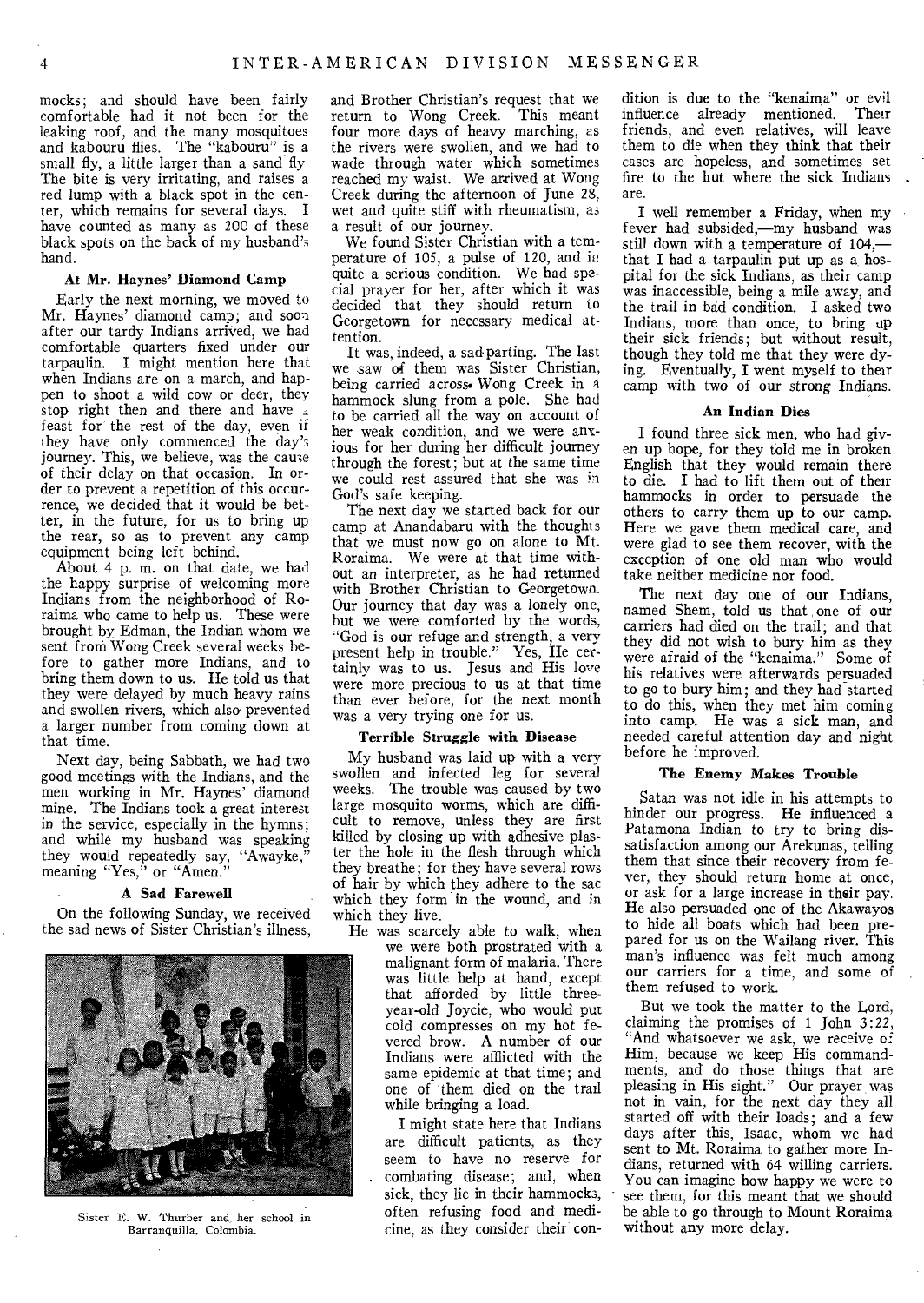#### **Climbing Over 925 Fallen Trees**

On August 5, we were up early, and started for our next camp at Kopinang. As we marched down the hill, Isaac and his younger brother, Walton, shouted with loud voices, "Carry all to Youkundle, yes, Youkundle." We, as well as they, were more than glad to leave our camp, for the atmosphere seemed to be saturated with malaria.

Well, we were soon among "tacoubas" (fallen tree trunks); they were so numerous that they seemed piled one upon another; and it required all our strength to surmount them. These fallen trees were so thick in our paths, that, at times, we had to walk on hands and knees, and crawl through narrow holes. This caused our carriers much inconvenience. By the time we had walked for two hours, in that part of the forest, I had counted 925 fallen logs on the trail. This condition was caused in 1926, when serious fires did much damage in the forests during a drought which lasted several months.

#### **Strengthened Through Prayer**

It was under these forbidding circumstances, that I felt another attack of malaria coming on. We had to call a sudden halt in the forest. My husband tells me that soon after getting me to to bed, I was irrational, but after his earnest prayers for me, my mind cleared. On Sunday although I still had some fever, we had to go on, as our food and supplies were at the next camp.

We had walked only half an hour, when I felt quite exhausted, and remained on a fallen tree unable to go on. It was impossible for me to be carried, as the trail was almost entirely blocked. My husband stopped the Indians, and we again had prayer for me. Our prayer was answered, for the Lord gave me strength; and I felt His helping hand over the difficult places.

During these trying circumstances, I found great comfort in verses 12, 13 and 19 of 1 Peter 4: "Beloved, think it not strange concerning the fiery trial which is to try you, as though some strange thing happened unto you. But rejoice, inasmuch as ye are partakers of Christ's sufferings." "Wherefore let them that suffer according to the will of God commit the keeping of their souis to Him in well doing, as unto a faithful Creator." *And this is what we did.*  MRS. ELIZABETH BUHLER COTT.

*(To be continued next month)* 

 $\frac{1}{2}$ 

#### **THREE INDIAN TRIBES**

We have the Talamancas, Teribi, and Baliente Indian tribes, of which the Baliente is the largest. There is a general awakening among these tribes to learn of Jesus and the Christian's Bible.

A week ago I was in Talamanca Valley, where we have a company of Eng-

lish-speaking Adventists. I met a young Meskito Indian from Nicaragua, who was worshiping with our people. He is very devoted. He said that his parents worship the sun and moon; but he now keeps the Sabbath and worships the Lord of the Sabbath. Our hearts went out for him. He can sing "Jesus loves me, this I know." I believe that the Lord will astonish us soon with wonders among these very tribes.

G. H. NEMBHARD.

#### **IN CENTRAL COLOMBIA**

Pastor G. C. Nickle of the Central Colombia Mission writes of the work in his field as follows:

"Our work, generally speaking, is going along in an encouraging way; and from the present outlook, it appears that we shall have a new company in Buga; for a young German, who is in business there, has accepted the truth recently, and seems to be filled with the Spirit to the extent that he is interesting his friends and patrons. His fir3t introduction to the message was as a result of becoming acquainted with Brother Christiansen, up in Caldas. I do not know what we would do in Colombia without the colporteurs who are scattered around over the country.

"Brother Brower reports progress at Bogota, and a goodly number of books are being sold there. However, he is having to meet serious difficulties, even to his life being threatened. But we trust that the Lord will take care of Brother Brower."—Let us pray earnestly for his protection and success.

Later a letter, written by Sister G. C. Nickle, brought this bit of good news: "Mr. Nickle is working with the medical book in Buga, a little town about fifty miles away. He went up the first time last Wednesday; but he found that a fair was beginning there that day. So he considered it useless to try to work the business section, and went to canvass the outskirts of the town. During the eleven hours that he worked, he took over three hundred dollars' worth of orders; so that he ought to do pretty well this week with better territory and more time in whicn to work."

#### IN **AN EXCLUSIVE INDIAN TOWS**

While a few of us were searching for a location for an Indian Mission in Guatemala, we visited Santa Catarina, an Indian town about twenty-three miles northwest of Lake Atitlan in the heart of the great Indian territory. We had heard much of this town and district, where no white man is permitted to live or own property, and where four missionaries of another denomination were recently severely beaten by the Indians for passing through their country to spy out the land.

Santa Catarina is the center of the Wahuala tribe, numbering about 40,000; and these Indians have chosen this territory as it is more or less isolated from all the surrounding country. In order to reach it, we had to walk about six miles, part of the way along a precipitous gorge,— the most magnificent it has ever been my privilege to see. In some places its banks rise almost perpendicularly to a height of 2,000 feat.

When we passed through this deep ravine, and the more open country beyond appeared, we saw a sight which we shall never forget. Hundreds and hundreds of Indian homes could be seen upon the mountain sides and in the valleys as far as the view was open. Mountain slopes, cultivated to the very summit, gave evidence that this is an industrious people; and a deep longing came into our hearts to give the truth of the Third Angel's Message to this needy people.

When we reached the town, we found some of the people rather shy, for very few strangers pass that way; and we judged, by the cold demeanor of some of the Indians, that our presence was not welcome. Brother Howard had visited the town once before, and had taken pictures of some of the officials. When they had recognized the individuals in the pictures, smiles began to appear, and they were more friendly toward us. A few of the men, however, followed us to the council chamber and church, which we were anxious to see, and watched our movements closely.

About three years ago a colporteur passed through this town, and sold a medical book to the priest. He desired



Standing on the bridge spanning the Maracas River in front of our East Caribbean Training School.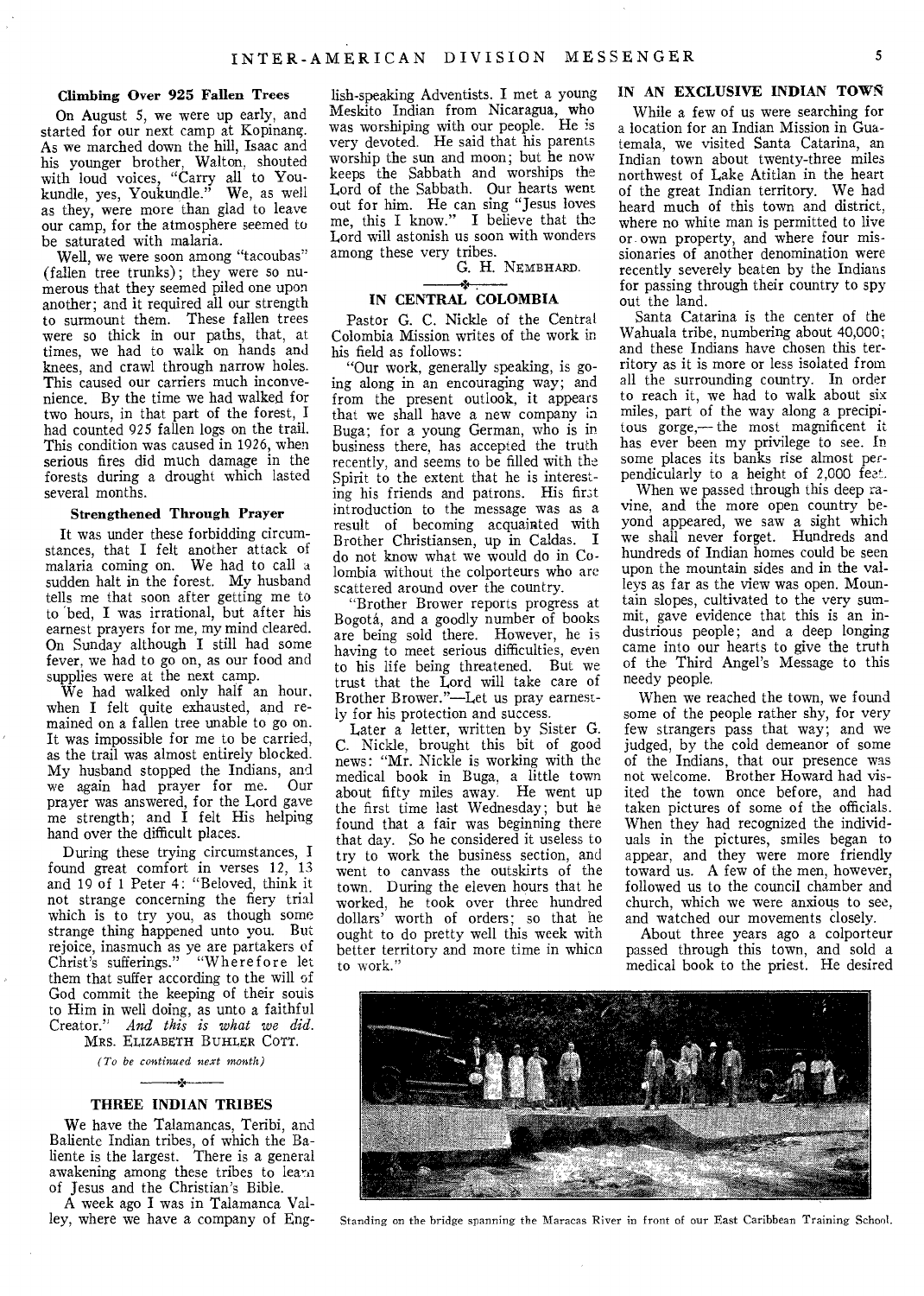to do some missionary work, and gave one small book to the school teacher, and another to the secretary of the mayor. This secretary, Miguel Rashelean, could read Spanish, and became deeply interested in the truth. When he had read the book, he asked the teacher for the other but was told that he had burned it. Upon his first visit there, Brother Howard learned that this Indian knew about the coming of Christ, the investigative judgment, the millennium, and that this earth will finally be the home of the saved. All this he learned from the book he had read.

We were disappointed to find that Miguel Rashelean had left his home just before we arrived; but were pleased to meet him about a mile from town on our return journey. We had spoken only a few words, when he began to spear of the coming of Christ, referring to the pests, famines and other signs, as indications of the nearness of the coming of the Saviour. He said, "We are too careless. We should be preparing for the coming of Christ." We could not help noticing his expression of earnestness as he spoke these words. The Spirit of God is impressing upon hearts, in the highways and byways of earth today, the solemn fact that the end of all things is at hand; and Miguel Rashelean is only one of many in this exclusive Indian tribe who will accept the message if we will take it to them.<br> $Balboa$ , C. Z. C. E. WOOD.

 $Bal\bar{b}oa$ , C. Z.

#### GOOD NEWS FROM VENEZUELA

Sister Steeves, who is home on furlough, because of failing health, but whose husband is leading out in colporteur work in Venezuela, writes: "The Lord's work seems to be taking on a new impetus in Inter-America. Mr. Steeves' letters are so full of enthusiasm and courage; and many times, as I read of the wonderful experiences he has to tell, I am moved to tears. Venezuela surely has a faithful band of missionary colporteurs.

"Brother Tirado, of Camaguan, recently while canvassing, came across *a*  rich coffee grower, who is keeping the Sabbath, as a result of reading "Coming King," that was sold to him some time ago. He knew nothing of the truth except what he had read in that book; but he allowed no work on the Sabbath on his large plantation. He also runs a dairy, and delivers milk in a nearby town; but on the Sabbath he gives it away. Brother Tirado sold him many of our books and gave him Bible studies.

"While Mr. Steeves was at the hotel in Cumana, he bowed his head in thanks before eating, as his custom is. Another man noticed this, and later came to Mr. Steeves. It developed that that man was interested in the truth, and already was keeping the Sabbath as a result of

contact with Brother Alberto Acusto, one of our colporteurs. He is a lawyer and a very intelligent man.

"There are interests springing up a every part where our colporteurs have been; and many people are keeping the Sabbath. I am very anxious to return to the field. It is hard to content myself, so long away from my husband, but some day we will be where partings will be no more if we are faithful."

#### *<u>\*\*\*\*\*\*\*\*\*\*\*\*\*\*\*\*\*\*\*\*\*\*\*\*\*\*</u>\*\**

#### God's Beautiful Plan

- If the tithes were in the storehouse, That belongeth to our King;
- If all who share God's bounties, All their tithes would quickly bring; Heaven's windows would open wide, At the word of His command,
- And blessings then would be poured out, Which would overflow the land.
- If the tithes were in the storehouse, It would not be very long
- 
- Till the weary hearts now crying, Would be shouting Zion's song. The "thirsty land" would then rejoice, And the waiting isles would sing;
- If all the tithes were quickly brought, That belongeth to our King.
- Darkened hearts would soon be lighted
- With God's message from above, And thousands now in heathen lands
- Would rejoice in heaven's love. Come, ye stewards; haste, get ready!
- All your tithes and offerings bring: You must answer, as a steward, To your soon returning King.

*-A. T.* Robinson.

**ቝቚቝቚቚቚቚቚቚቚቚቚቚቚቚቚቚቚቚቚ** 

### WITH OUR DEPARTMENTS

#### Our Cuba School

It was my privilege recently to spend some time with Brother N. L. Taylor in auditing the books at the Colegio Adventista, our training school for the young people of Cuba. This school Is located on a farm of sixty acres at Bartle, Cuba.

The school, for the past two years, has been under the leadership of Prof. C. Lawrence Pohle. For some time it has been working under a disadvantage, not having the necessary teachers; but recently Prof. Carl Montgomery and wife, of Washington, D. C., and Prof. V. W. Ferney and family of Michigan, have connected with the staff of foreign workers. Prof. Montgomery is learning the language, and assisting in the teaching; while Sister Montgomery is filling the position of a much needed matron. Prof. Ferney has charge of the school farm. The land on which the school is located is very fertile, and many of the supplies needed for the kitchen will be furnished by it.

The new building, recently completed, which has the kitchen and dining room below and the girls' dormitory above, is much appreciated by the students and teachers. When we were there, fortysix students were attending the school, some of whom were day students. The school is now in a position to take care of a larger number of students; and, *we*  believe, the young people of Cuba should avail themselves of this opportunity to receive a Christian education.

F. L. HARRISON.

*Balboa, Canal Zone.*   $\frac{1}{2}$   $\frac{1}{2}$   $\frac{1}{2}$   $\frac{1}{2}$   $\frac{1}{2}$   $\frac{1}{2}$   $\frac{1}{2}$   $\frac{1}{2}$   $\frac{1}{2}$   $\frac{1}{2}$   $\frac{1}{2}$   $\frac{1}{2}$   $\frac{1}{2}$   $\frac{1}{2}$   $\frac{1}{2}$   $\frac{1}{2}$   $\frac{1}{2}$   $\frac{1}{2}$   $\frac{1}{2}$   $\frac{1}{2}$   $\frac{1}{2}$   $\frac{1}{2}$ 

#### Pressing Toward the 100 Per Cent Mark

The following figures give a comparative statement of the membership, the number reporting missionary work, and the percentage of membership reporting in the Inter-American Division from the beginning of the year 1924 to the third quarter of 1927:

|         | Year Quarter Membership No. Report. Percent. |  |  |
|---------|----------------------------------------------|--|--|
| - - - - | .                                            |  |  |

| 1924 | 1st       | 7,112  | 1,137         | 16              |
|------|-----------|--------|---------------|-----------------|
| 1924 | 2nd       | 9,028  | 1.785         | 1936            |
| 1924 | 3rd & 4th | 9,233  | 1,395         | 15              |
| 1925 | 1st       | 9,192  | 2,722         | 291/2           |
| 1925 | 2nd       | 9.441  | 3,405         | 36              |
| 1925 | 3rd       | 9.592  | 1,982         | 20              |
| 1925 | 4th       | 9.829  | 1.824         | 18              |
| 1926 | 1st       | 9.937  | 4,463         | 441/2           |
| 1926 | 2nd       | 9.990  | 4.129         | $41\frac{1}{2}$ |
| 1926 | 3rd       | 9.990  | 4.422         | 44              |
| 1926 | 4th       | 10,356 | $5.114 \cdot$ | 49              |
| 1927 | 1st       | 10,778 | 5.517         | 51              |
| 1927 | 2nd       | 10.902 | 5.034         | 46              |
| 1927 | 3rd       | 10.902 | 6,005         | 55              |
|      |           |        |               |                 |

"The work of God in this earth can never be finished until the men and women comprising our church membership (100%) rally to the work, and unite their efforts with those of ministers and church officers."—"Testimonies," Vol.<br>*IX*, p. 117. C. E. Woop. *IX, p. 117.* C. E. WCYOD.

*Balboa, Canal Zone.* 

#### $\rightarrow$ Just a Moment, Please

#### *Dear Missionary Volunteers:*

For just a moment, I should like to talk with you about our 1928 division M. V. goal: Perhaps your resolutions are all made for this New Year; and I truly pray that you will be blessed in carrying them out. Yes, I wish you

#### *A Most Happy New Year!*

I feel sure that your resolutions for the New Year include one in behalf of the Missionary Volunteer work-in our division, for you are one of the young people whom God has called to be His helping hand in making this work a success in Inter-America. If every young person will work loyally all through the year to build up his own society, we shall, before this year closes, have the strongest M. V. organization Inter-America has ever known. So, after all, the progress we make this year will depend on each of you! You are the Mis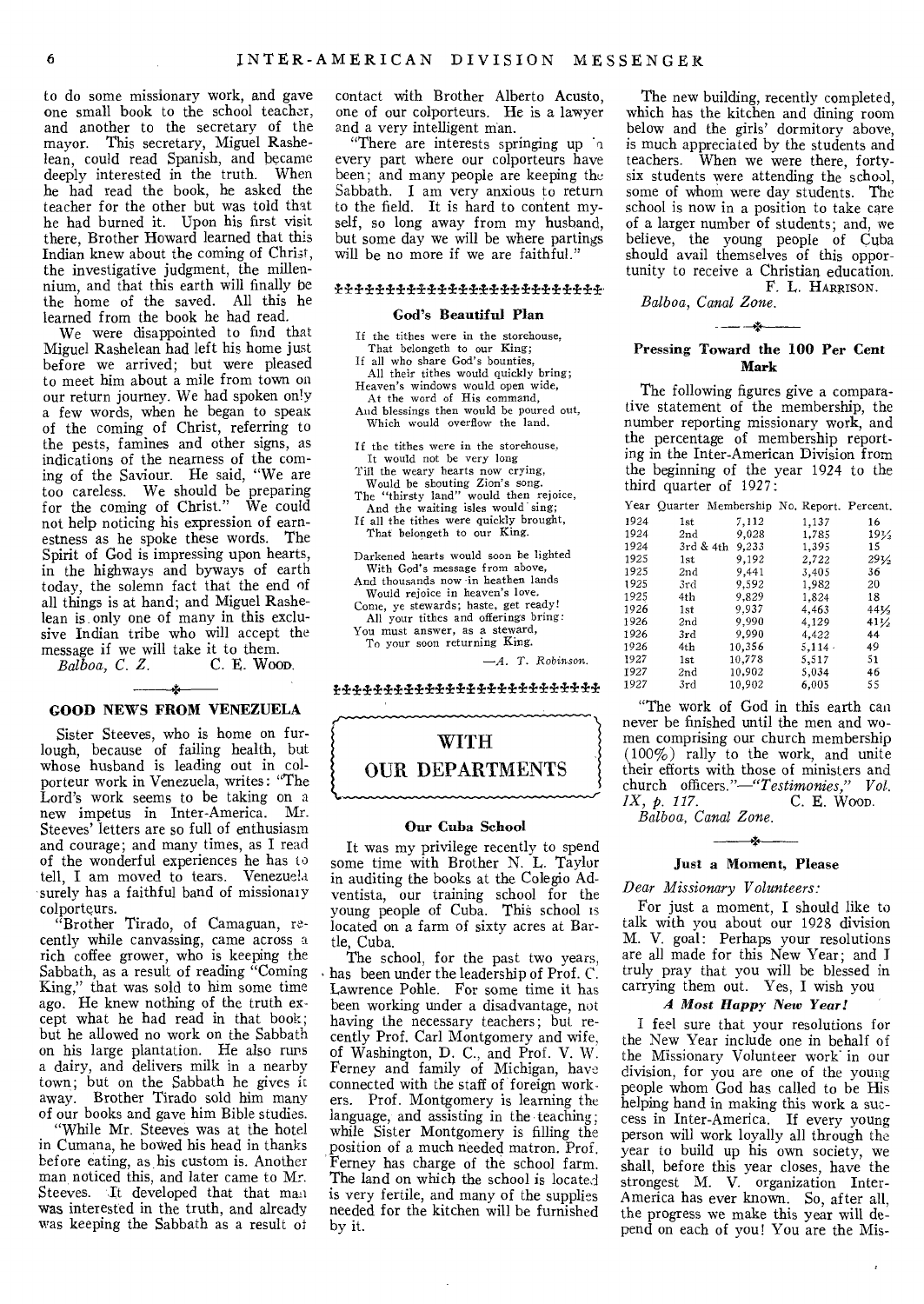sionary Volunteer army! It takes every one of you to make it, and to make ii a success.

And now this is our 1928 M. V. Goal: 5500 Members in M. V. Societies,

3000 Observers of the Morning Watch, 600 Bible Year Certificates,

250 Standard of Attainment Certificates,

350 Reading Course Certificates, 3000 King's Pocket League Members, and

300 Young people converted and baptized.

For how much of this goal will you personally become responsible? Som-3how, I look over the New Year with a heart full of courage; for I believe the Master can count on our Inter-American Missionary Volunteers to do their best during 1928, if He spares them for service. May God bless you abundantly.

Yours for more and better service, MRS. E. E. ANDROSS.

*Balboa, C. Z.* 

#### $\rightarrow$ 100 Young People Wanted!

Yes, we are calling for 100 young people to qualify this year for the beautiful Bible that Sister Aebi desires to give to every person, who by the close of the year will have earned

1 Standard of Attainment Certificate,<br>1 Inter-American Reading Course Cer

1 Inter-American Reading Course Certificate, 3 Bible Year Certificates.

Several young people received the Bible last year and liked it very much. Remember; the certificates need not all be earned in the present year, though some read enough to do that. Some time ago, for instance, the following message came from Cuba:

"Sister Barita Leiva, mother of Brother Sales, is 65 years old. She read her Bible through two times in 1926, and will finish reading it three times this year (1927). Brother Sales also read it twice in 1926. Once he and others with him read it through in ten days, or in 59 hours. They read eleven hours one day."

If you are a young person, qualify during 1928 for this reward. Be sure since the offer may not be repeated next year—that this year *you* will be one of the

#### *100 Young People Wanted!*

#### "Think on These Things"

"He that winneth souls is wise." (Prov. 11:30.) This is God's estimate of the wise man. Whatever else one's occupation may be, the chief business of the Christian is to win souls for the Master. From the pen of inspiration, we read:

"We can measure the value of the publishing work in dollars and cents, in volumes sold, but there is another phase of the work which can-not be measured until it is measured on the sea of glass and that is the souls won and the harvest that only the Lord of harvests Himself can estimate. We must never lose sight of the fact that this work is evangelistic. The gospel

colporteur stands side by side with the minister in the desk. We should get our people to see and appreciate the high calling of the colporteur as he goes from door to door."

The Christian colporteur, as he goes from door to door, finds many who are interested to know more about the truth. The names and addresses of these interested persons should be sent to the Home Missionary secretary, who in turn should see that a way be provided in which these interested ones will receive literature from time to time.

Every colporteur, when he enters this work, should understand that *when he goes to a home there is involved the sal-*

### <u> 1988 - Jan James James Barnett, amerikan basar pada 2000 (basal dan bidang basar pada 2000)</u> The Awful Result

Perhaps the most tragic and heart-breaking feature of the failure of Christians to take the Gospel to the lost is the occasional inside glimpse of the awful results.

A pastor was passing a big departmental store, and followed a sudden impulse to go and talk to the proprietor on the subject of his sal-vation. Finding him, he said: "Mr. T., I've talked beds and carpets and bookcases with you,<br>but I've never talked my business with you. Would you give me a few minutes to do so?" Being led to the private office, the minister took out his New Testament and showed him passage after passage which brought before that business man his duty to accept Jesus Christ. Finally the tears began to roll down his cheeks, and he said to the pastor, "I'm seventy years of age. I was born in this city, and *more* than a hundred ministers, and more than five hundred church officers, have known me as you have, to do business with, but in all those years you are the only man who ever spoke to me about my soul."

A trustee in an important church in Pennsyl vania told the writer that he attended all the services of that church for twenty years, the people knowing all the time that he was not a Christian, and no one in all that time, not even the pastor, ever said one word to him about receiving Christ. Finally becoming alarmed for fear no one would ever approach him on the subject, he hunted up some one himself who could tell him how to accept Christ.

When Wu Ting Fang was Chinese Ambassador to this country, (United States) he spoke in many places throughout the land, and always praised Confucianism as being far above Christianity. After closing his ambassadorship he spent his last Sunday in this country in *New*  York City. The Rev. Huie Kin, a Christian Chinese pastor in the city, telephoned Mr. Wu at his hotel and asked him to attend church service. Mr. Wu said to the pastor: "When I was a boy in China I was acquainted with some Christian people and thought highly cf Christianity. I had never identified myself with it, but when I was appointed to America, I decided that I wanted to throw in my lot with Christian people there, and made up my mind that I would accept the first invitation which was given me to attend a Christian service." Then after a moment's pause, he said: "This is the first invitation I have had!"

It has been stated that Leon Trotzky was within easy reach of, if not in frequent contact with, many Christians in New York in his youth and young manhood, but no one ever attempted to win him for Christ. And look at

the result! "If thou dost not speak to warn the wicked from his way, that wicked man shall die in nis<br>iniquity; but his blood shall I require at thine<br>hand."—"*Every-Member Evangelism*," of *1928* Ministerial Reading Course.

*vation or perhaps the loss of a soul,* and he goes to many homes daily. "Who is sufficient for these things?" "For his manner of presenting the truth may decide the destiny of a *soul."—"Colporteur Evangelist," p, 56.* "It is dangerous to do careless work in dealing with minds." G. D. RAFF. minds." *G.* D. RAVE.

*Havana, Cuba.* 

#### ÷ Are We Doing Our Best?

That is the question that stares me in the face this morning. Are we doing our best in our personal relation to the Sabbath school in Inter-America? Look back for a moment over the record of our division school during the last few years as seen in the footprints of the *third quarter's* report of each year:

|                | 1924   | 1925                             | 1926    | 1927       |
|----------------|--------|----------------------------------|---------|------------|
| No. Schools    | 359    | 390                              | 409     | 477        |
| Membership     | 11,249 | 12,338                           | 13,141  | 16.452     |
| Attendance     | 10.308 | 8,320                            | 11.295  | 14.940     |
| Two seal honor |        |                                  |         |            |
| cards          | 1,309  | 1,403                            | 1,901   | 2,312      |
| Investment     |        |                                  |         |            |
| fund           | .      | \$1.70                           | \$46.40 | \$235.46   |
| 13th Sabbath   |        |                                  |         |            |
| Offering       |        |                                  |         |            |
|                |        | \$2,428.70 \$2,261.32 \$2,733.82 |         | \$3,120.45 |
| Total          |        |                                  |         |            |

contribution \$7,621.98 \$6,912.40 \$8,523.62 \$10,236.39 Baptisms 170 75 84 313

We thank God for the progress indicated in the figures of these reports for corresponding quarters in consecutive years; but to me there comes with the feeling of gratitude, a longing to see greater progress during this new year. There is a call in these figures for greater diligence during 1928, if God gives us the privilege of caring for this tree planted among us another year.

Will *you* not join us today in promising, by God's help, to do your utmost, by precept and example, to get your school to reach the 100% mark in

Membership, Attendance, Daily study of the lesson, Gifts to missions, and Personal effort for all who know not Jesus?

Here is an experience that will remind you of some stories you have read about the early pioneer. days in our work. Brother Oster, superintendent of our work in Persia, writes:

"Today we had quite a scene in our office. On the floor lay a bundle of books, around which we knelt and fervently asked God's richest blessing to rest upon Baron Haik, one of our new members, our first canvasser just entering upon that phase of the work. I believe he will make a success of it for he is a very earnest young man."

"The cause of God demands men who can see quickly and act instantaneously at the right time and with power."